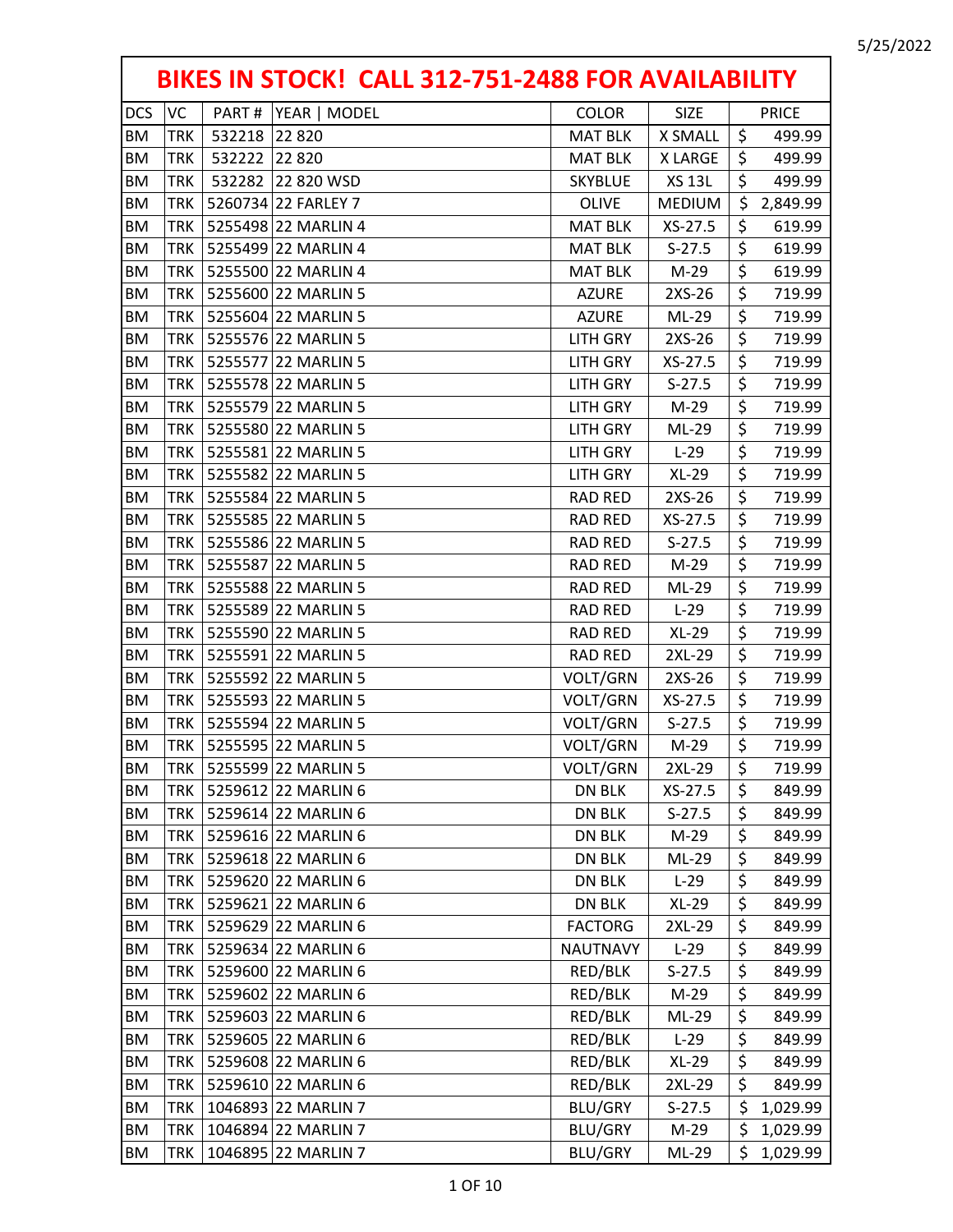| BIKES IN STOCK! CALL 312-751-2488 FOR AVAILABILITY |            |       |                                 |                 |               |    |              |  |
|----------------------------------------------------|------------|-------|---------------------------------|-----------------|---------------|----|--------------|--|
| <b>DCS</b>                                         | VC         | PART# | YEAR   MODEL                    | <b>COLOR</b>    | <b>SIZE</b>   |    | <b>PRICE</b> |  |
| <b>BM</b>                                          | <b>TRK</b> |       | 1046896 22 MARLIN 7             | BLU/GRY         | $L-29$        | \$ | 1,029.99     |  |
| <b>BM</b>                                          | <b>TRK</b> |       | 1046897 22 MARLIN 7             | BLU/GRY         | $XL-29$       | \$ | 1,029.99     |  |
| <b>BM</b>                                          | <b>TRK</b> |       | 1046898 22 MARLIN 7             | BLU/GRY         | 2XL-29        | \$ | 1,029.99     |  |
| <b>BM</b>                                          | <b>TRK</b> |       | 5259544 22 MARLIN 7             | <b>MIAMI GN</b> | ML-29         | \$ | 1,029.99     |  |
| ΒM                                                 | <b>TRK</b> |       | 1046900 22 MARLIN 7             | YEL/RED         | $S-27.5$      | \$ | 1,029.99     |  |
| <b>BM</b>                                          | <b>TRK</b> |       | 1046901 22 MARLIN 7             | YEL/RED         | $M-29$        | \$ | 1,029.99     |  |
| <b>BM</b>                                          | <b>TRK</b> |       | 1046902 22 MARLIN 7             | YEL/RED         | ML-29         | \$ | 1,029.99     |  |
| <b>BM</b>                                          | <b>TRK</b> |       | 1046903 22 MARLIN 7             | YEL/RED         | $L-29$        | \$ | 1,029.99     |  |
| <b>BM</b>                                          | <b>TRK</b> |       | 1046904 22 MARLIN 7             | YEL/RED         | $XL-29$       | \$ | 1,029.99     |  |
| ΒM                                                 | <b>TRK</b> |       | 1046905 22 MARLIN 7             | YEL/RED         | 2XL-29        | \$ | 1,029.99     |  |
| <b>BM</b>                                          | <b>TRK</b> |       | 5256186 22 MARLIN 8             | <b>BLU/BLK</b>  | 2XS-26        | \$ | 1,329.99     |  |
| ΒM                                                 | <b>TRK</b> |       | 5256187 22 MARLIN 8             | <b>BLU/BLK</b>  | XS-27.5       | \$ | 1,329.99     |  |
| <b>BM</b>                                          | <b>TRK</b> |       | 5256189 22 MARLIN 8             | <b>BLU/BLK</b>  | $M-29$        | \$ | 1,329.99     |  |
| ΒM                                                 | <b>TRK</b> |       | 5256192 22 MARLIN 8             | <b>BLU/BLK</b>  | $XL-29$       | \$ | 1,329.99     |  |
| ΒM                                                 | <b>TRK</b> |       | 5256195 22 MARLIN 8             | RED/BLU         | XS-27.5       | \$ | 1,329.99     |  |
| <b>BM</b>                                          | <b>TRK</b> |       | 5260206 22 ROSCOE 6             | OLV/BLU         | X LARGE       | \$ | 1,179.99     |  |
| ΒM                                                 | <b>TRK</b> |       | 5260221 22 X-CALIBER 9          | <b>ALP BLUE</b> | 2XL-29        | \$ | 1,929.99     |  |
| <b>BMS</b>                                         | <b>TRK</b> |       | 5260694 22 FUEL EX 5            | <b>DN BLACK</b> | $M-29$        | \$ | 2,579.99     |  |
| <b>BMS</b>                                         | <b>TRK</b> |       | 5260696 22 FUEL EX 5            | <b>DN BLACK</b> | $L-29$        | \$ | 2,579.99     |  |
| <b>BMS</b>                                         | <b>TRK</b> |       | 1043209 22 FUEL EX 7            | BLK/RED         | 2XL-29        | \$ | 3,499.99     |  |
| <b>BMS</b>                                         | <b>TRK</b> |       | 5259231 22 FUEL EX 7            | DK PRISM        | $M-29$        | \$ | 3,499.99     |  |
| <b>BMS</b>                                         | <b>TRK</b> |       | 5259233 22 FUEL EX 7            | DK PRISM        | $L-29$        | \$ | 3,499.99     |  |
| <b>BMS</b>                                         | <b>TRK</b> |       | 5259234 22 FUEL EX 7            | DK PRISM        | $XL-29$       | \$ | 3,499.99     |  |
| <b>BMS</b>                                         | <b>TRK</b> |       | 5259263 22 FUEL EX 8            | BLU/BLU         | $S-27.5$      | \$ | 3,929.99     |  |
| <b>BMS</b>                                         | <b>TRK</b> |       | 5259744 22 TOP FUEL 7           | <b>MAT BLK</b>  | <b>MEDIUM</b> | \$ | 3,529.99     |  |
| BH                                                 | <b>TRK</b> |       | 1042762 22 VERVE 1 DISC         | <b>BLACK</b>    | SMALL         | \$ | 679.99       |  |
| BH                                                 | <b>TRK</b> |       | 1042763 22 VERVE 1 DISC         | <b>BLACK</b>    | <b>MEDIUM</b> | \$ | 679.99       |  |
| <b>BH</b>                                          | <b>TRK</b> |       | 1042764 22 VERVE 1 DISC         | <b>BLACK</b>    | LARGE         | \$ | 679.99       |  |
| BH                                                 | <b>TRK</b> |       | 1042765 22 VERVE 1 DISC         | <b>BLACK</b>    | <b>XLARGE</b> | \$ | 679.99       |  |
| BH                                                 | <b>TRK</b> |       | 1042766 22 VERVE 1 DISC         | ORANGE          | SMALL         | \$ | 679.99       |  |
| BH                                                 | TRK        |       | 1042767 22 VERVE 1 DISC         | ORANGE          | <b>MEDIUM</b> | \$ | 679.99       |  |
| BH                                                 | <b>TRK</b> |       | 1042768 22 VERVE 1 DISC         | ORANGE          | LARGE         | \$ | 679.99       |  |
| BH                                                 | TRK        |       | 1042769 22 VERVE 1 DISC         | ORANGE          | X LARGE       | \$ | 679.99       |  |
| BH                                                 | TRK        |       | 5258880 22 VERVE 1 DISC LOWSTEP | <b>DN BLACK</b> | X SMALL       | \$ | 679.99       |  |
| BH                                                 | <b>TRK</b> |       | 1042770 22 VERVE 1 DISC LOWSTEP | <b>DN BLACK</b> | SMALL         | \$ | 679.99       |  |
| BH                                                 | TRK        |       | 1042771 22 VERVE 1 DISC LOWSTEP | <b>DN BLACK</b> | <b>MEDIUM</b> | \$ | 679.99       |  |
| BH                                                 | <b>TRK</b> |       | 1042772 22 VERVE 1 DISC LOWSTEP | <b>DN BLACK</b> | LARGE         | \$ | 679.99       |  |
| BH                                                 | TRK        |       | 5258881 22 VERVE 1 DISC LOWSTEP | <b>ERAWHITE</b> | X SMALL       | \$ | 679.99       |  |
| BH                                                 | TRK        |       | 1042774 22 VERVE 1 DISC LOWSTEP | <b>ERAWHITE</b> | SMALL         | \$ | 679.99       |  |
| BH                                                 | TRK        |       | 1042775 22 VERVE 1 DISC LOWSTEP | <b>ERAWHITE</b> | <b>MEDIUM</b> | \$ | 679.99       |  |
| BH                                                 | <b>TRK</b> |       | 1042776 22 VERVE 1 DISC LOWSTEP | <b>ERAWHITE</b> | LARGE         | \$ | 679.99       |  |
| BH                                                 | <b>TRK</b> |       | 1042778 22 VERVE 2 DISC         | LITH GRY        | SMALL         | \$ | 799.99       |  |
| BH                                                 | TRK        |       | 1042779 22 VERVE 2 DISC         | <b>LITH GRY</b> | <b>MEDIUM</b> | \$ | 799.99       |  |
| BH                                                 | <b>TRK</b> |       | 1042780 22 VERVE 2 DISC         | LITH GRY        | LARGE         | \$ | 799.99       |  |
| BH                                                 | TRK        |       | 1042781 22 VERVE 2 DISC         | <b>LITH GRY</b> | X LARGE       | \$ | 799.99       |  |
| BH                                                 | <b>TRK</b> |       | 1042782 22 VERVE 2 DISC         | RAGE RED        | SMALL         | \$ | 799.99       |  |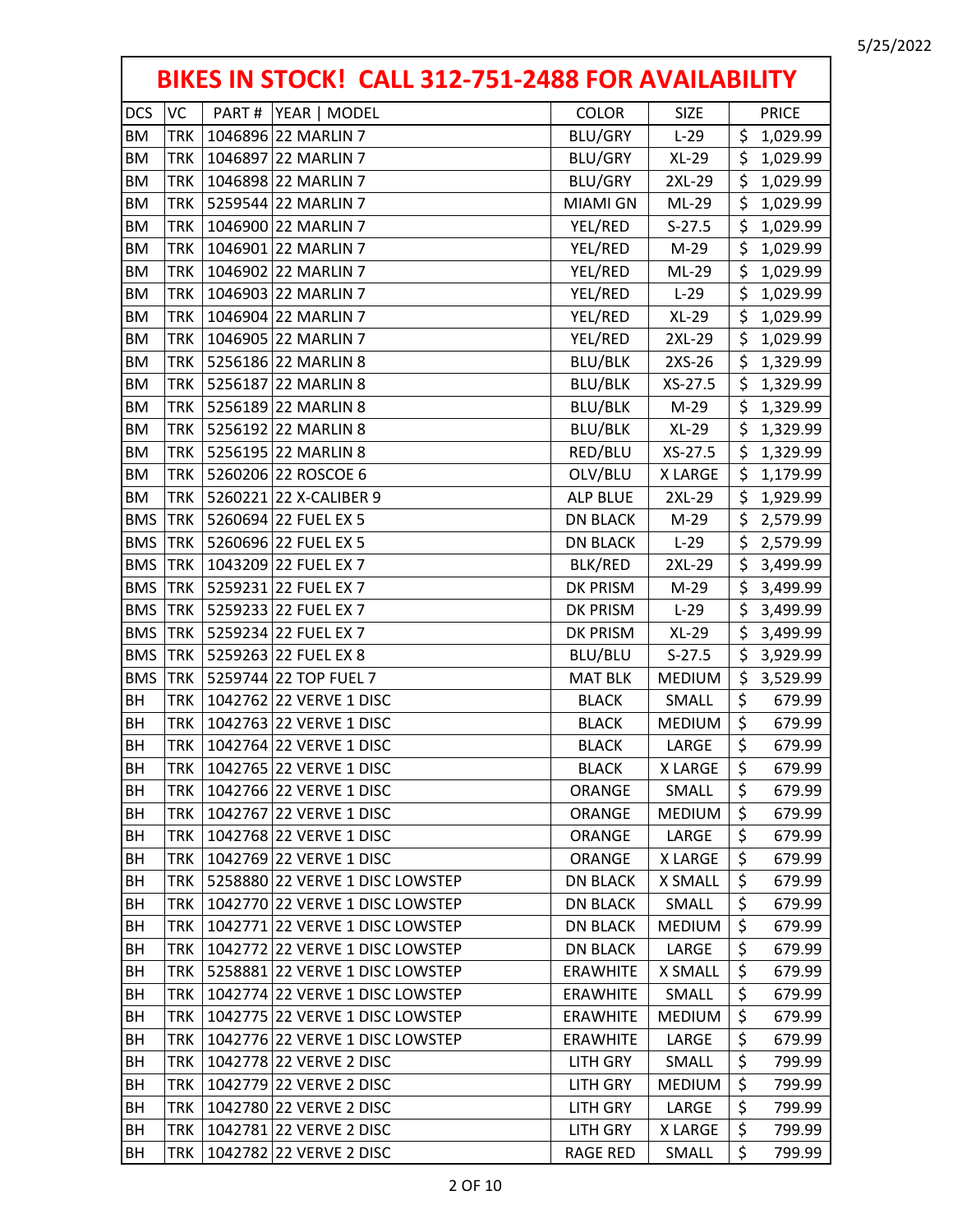| BIKES IN STOCK! CALL 312-751-2488 FOR AVAILABILITY |            |                                 |                 |                |         |              |  |  |
|----------------------------------------------------|------------|---------------------------------|-----------------|----------------|---------|--------------|--|--|
| <b>DCS</b>                                         | VC         | PART#<br>YEAR   MODEL           | <b>COLOR</b>    | <b>SIZE</b>    |         | <b>PRICE</b> |  |  |
| BH                                                 | <b>TRK</b> | 1042783 22 VERVE 2 DISC         | <b>RAGE RED</b> | <b>MEDIUM</b>  | $\zeta$ | 799.99       |  |  |
| BH                                                 | <b>TRK</b> | 1042784 22 VERVE 2 DISC         | <b>RAGE RED</b> | LARGE          | \$      | 799.99       |  |  |
| BH                                                 | <b>TRK</b> | 1042785 22 VERVE 2 DISC         | <b>RAGE RED</b> | <b>X LARGE</b> | \$      | 799.99       |  |  |
| BH                                                 | <b>TRK</b> | 5258884 22 VERVE 2 DISC LOWSTEP | <b>LITH GRY</b> | <b>X SMALL</b> | \$      | 799.99       |  |  |
| BH                                                 | <b>TRK</b> | 1042786 22 VERVE 2 DISC LOWSTEP | <b>LITH GRY</b> | SMALL          | \$      | 799.99       |  |  |
| BH                                                 | <b>TRK</b> | 1042787 22 VERVE 2 DISC LOWSTEP | <b>LITH GRY</b> | <b>MEDIUM</b>  | \$      | 799.99       |  |  |
| BH                                                 | <b>TRK</b> | 1042788 22 VERVE 2 DISC LOWSTEP | <b>LITH GRY</b> | LARGE          | \$      | 799.99       |  |  |
| BH                                                 | <b>TRK</b> | 1042789 22 VERVE 2 DISC LOWSTEP | <b>LITH GRY</b> | X LARGE        | \$      | 799.99       |  |  |
| BH                                                 | <b>TRK</b> | 5258885 22 VERVE 2 DISC LOWSTEP | <b>RAGE RED</b> | X SMALL        | \$      | 799.99       |  |  |
| BH                                                 | <b>TRK</b> | 1042790 22 VERVE 2 DISC LOWSTEP | <b>RAGE RED</b> | SMALL          | \$      | 799.99       |  |  |
| BH                                                 | <b>TRK</b> | 1042791 22 VERVE 2 DISC LOWSTEP | <b>RAGE RED</b> | <b>MEDIUM</b>  | \$      | 799.99       |  |  |
| BH                                                 | <b>TRK</b> | 1042792 22 VERVE 2 DISC LOWSTEP | <b>RAGE RED</b> | LARGE          | \$      | 799.99       |  |  |
| BH                                                 | <b>TRK</b> | 1042793 22 VERVE 2 DISC LOWSTEP | <b>RAGE RED</b> | <b>XLARGE</b>  | \$      | 799.99       |  |  |
| BH                                                 | TRK        | 1042802 22 VERVE 3 DISC         | <b>GUNMETAL</b> | SMALL          | \$      | 999.99       |  |  |
| BH                                                 | <b>TRK</b> | 1042803 22 VERVE 3 DISC         | <b>GUNMETAL</b> | <b>MEDIUM</b>  | \$      | 999.99       |  |  |
| BH                                                 | <b>TRK</b> | 1042804 22 VERVE 3 DISC         | <b>GUNMETAL</b> | LARGE          | \$      | 999.99       |  |  |
| BH                                                 | <b>TRK</b> | 1042805 22 VERVE 3 DISC         | <b>GUNMETAL</b> | <b>XLARGE</b>  | \$      | 999.99       |  |  |
| BH                                                 | <b>TRK</b> | 1042806 22 VERVE 3 DISC         | <b>MUL BLUE</b> | SMALL          | \$      | 999.99       |  |  |
| BH                                                 | <b>TRK</b> | 1042807 22 VERVE 3 DISC         | <b>MUL BLUE</b> | <b>MEDIUM</b>  | \$      | 999.99       |  |  |
| BH                                                 | <b>TRK</b> | 1042808 22 VERVE 3 DISC         | <b>MUL BLUE</b> | LARGE          | \$      | 999.99       |  |  |
| BH                                                 | <b>TRK</b> | 1042809 22 VERVE 3 DISC         | <b>MUL BLUE</b> | X LARGE        | \$      | 999.99       |  |  |
| BH                                                 | <b>TRK</b> | 5258889 22 VERVE 3 DISC LOWSTEP | <b>PURPLE</b>   | <b>X SMALL</b> | \$      | 999.99       |  |  |
| <b>BH</b>                                          | <b>TRK</b> | 1042816 22 VERVE 3 DISC LOWSTEP | <b>PURPLE</b>   | LARGE          | \$      | 999.99       |  |  |
| BH                                                 | <b>TRK</b> | 5258888 22 VERVE 3 DISC LOWSTEP | <b>QSILVER</b>  | <b>X SMALL</b> | \$      | 999.99       |  |  |
| BH                                                 | <b>TRK</b> | 1042811 22 VERVE 3 DISC LOWSTEP | <b>QSILVER</b>  | <b>MEDIUM</b>  | \$      | 999.99       |  |  |
| BH                                                 | <b>TRK</b> | 1042812 22 VERVE 3 DISC LOWSTEP | <b>QSILVER</b>  | LARGE          | \$      | 999.99       |  |  |
| <b>BHF</b>                                         | <b>TRK</b> | 5253111 21 FX 4 DISC            | BLK/RED         | <b>MEDIUM</b>  | \$      | 1,049.99     |  |  |
| <b>BHF</b>                                         | <b>TRK</b> | 5253113 21 FX 4 DISC            | <b>BLK/RED</b>  | X LARGE        | \$      | 1,049.99     |  |  |
| <b>BHF</b>                                         | <b>TRK</b> | 600009 21 FX SPORT CARBON 4     | GRN/SMOK        | <b>MEDIUM</b>  | \$      | 1,819.99     |  |  |
| <b>BHF</b>                                         | <b>TRK</b> | 600011 21 FX SPORT CARBON 4     | <b>GRN/SMOK</b> | <b>XLARGE</b>  | \$      | 1,819.99     |  |  |
| <b>BHF</b>                                         | <b>TRK</b> | 600016 21 FX SPORT CARBON 4     | SIL/SMOK        | X LARGE        | \$      | 1,819.99     |  |  |
| <b>BHF</b>                                         | <b>TRK</b> | 1042794 22 FX 1                 | LITH GRY        | SMALL          | \$      | 599.99       |  |  |
| <b>BHF</b>                                         | <b>TRK</b> | 1042795 22 FX 1                 | <b>LITH GRY</b> | <b>MEDIUM</b>  | \$      | 599.99       |  |  |
| <b>BHF</b>                                         | <b>TRK</b> | 1042796 22 FX 1                 | LITH GRY        | LARGE          | \$      | 599.99       |  |  |
| <b>BHF</b>                                         | <b>TRK</b> | 1042797 22 FX 1                 | <b>LITH GRY</b> | X LARGE        | \$      | 599.99       |  |  |
| <b>BHF</b>                                         | <b>TRK</b> | 1042799 22 FX 1 .STAGGER        | <b>LITH GRY</b> | SMALL          | \$      | 599.99       |  |  |
| <b>BHF</b>                                         | <b>TRK</b> | 1042800 22 FX 1 .STAGGER        | <b>LITH GRY</b> | <b>MEDIUM</b>  | \$      | 599.99       |  |  |
| <b>BHF</b>                                         | <b>TRK</b> | 5258670 22 FX 1 DISC            | <b>RAGE RED</b> | X SMALL        | \$      | 679.99       |  |  |
| <b>BHF</b>                                         | <b>TRK</b> | 5258238 22 FX 1 DISC            | <b>RAGE RED</b> | SMALL          | \$      | 679.99       |  |  |
| <b>BHF</b>                                         | <b>TRK</b> | 5258239 22 FX 1 DISC            | <b>RAGE RED</b> | <b>MEDIUM</b>  | \$      | 679.99       |  |  |
| <b>BHF</b>                                         | <b>TRK</b> | 5258240 22 FX 1 DISC            | <b>RAGE RED</b> | LARGE          | \$      | 679.99       |  |  |
| <b>BHF</b>                                         | <b>TRK</b> | 5258241 22 FX 1 DISC            | <b>RAGE RED</b> | X LARGE        | \$      | 679.99       |  |  |
| <b>BHF</b>                                         | <b>TRK</b> | 5258242 22 FX 1 DISC            | <b>RAGE RED</b> | 2X LARGE       | \$      | 679.99       |  |  |
| <b>BHF</b>                                         | <b>TRK</b> | 5258669 22 FX 1 DISC            | TRK BLK         | <b>X SMALL</b> | \$      | 679.99       |  |  |
| <b>BHF</b>                                         | <b>TRK</b> | 5258233 22 FX 1 DISC            | TRK BLK         | SMALL          | \$      | 679.99       |  |  |
| <b>BHF</b>                                         | <b>TRK</b> | 5258234 22 FX 1 DISC            | TRK BLK         | <b>MEDIUM</b>  | \$      | 679.99       |  |  |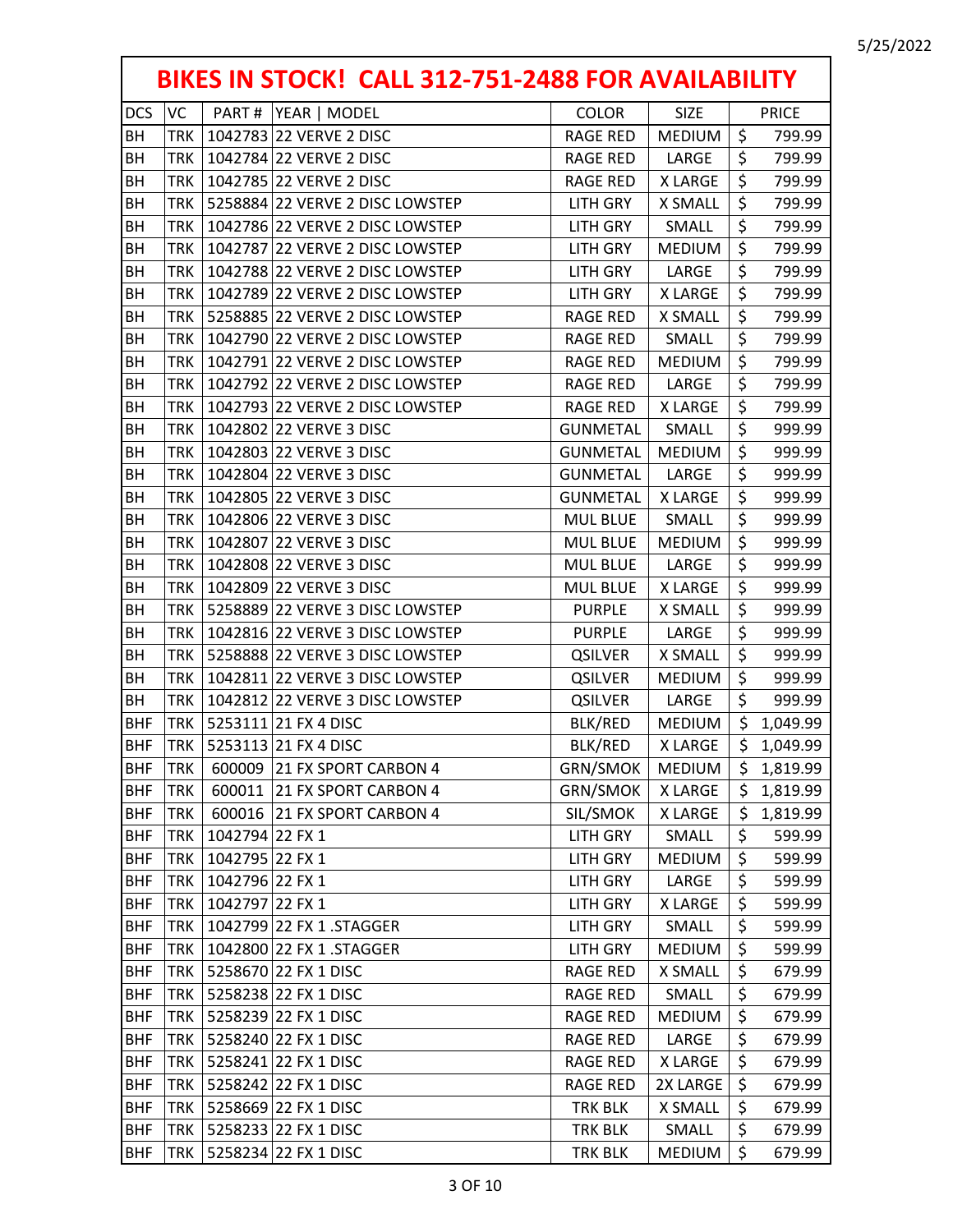| BIKES IN STOCK! CALL 312-751-2488 FOR AVAILABILITY |            |                              |                 |                |     |              |  |  |
|----------------------------------------------------|------------|------------------------------|-----------------|----------------|-----|--------------|--|--|
| <b>DCS</b>                                         | VC         | PART#<br> YEAR   MODEL       | <b>COLOR</b>    | <b>SIZE</b>    |     | <b>PRICE</b> |  |  |
| <b>BHF</b>                                         | <b>TRK</b> | 5258235 22 FX 1 DISC         | TRK BLK         | LARGE          | \$  | 679.99       |  |  |
| <b>BHF</b>                                         | <b>TRK</b> | 5258236 22 FX 1 DISC         | TRK BLK         | <b>XLARGE</b>  | \$  | 679.99       |  |  |
| <b>BHF</b>                                         | <b>TRK</b> | 5258237 22 FX 1 DISC         | TRK BLK         | 2X LARGE       | \$  | 679.99       |  |  |
| <b>BHF</b>                                         | <b>TRK</b> | 5258261 22 FX 1 DISC STAGGER | <b>GUNMETAL</b> | SMALL          | \$  | 679.99       |  |  |
| <b>BHF</b>                                         | <b>TRK</b> | 5258262 22 FX 1 DISC STAGGER | <b>GUNMETAL</b> | <b>MEDIUM</b>  | \$  | 679.99       |  |  |
| <b>BHF</b>                                         | <b>TRK</b> | 5258263 22 FX 1 DISC STAGGER | <b>GUNMETAL</b> | LARGE          | \$  | 679.99       |  |  |
| <b>BHF</b>                                         | <b>TRK</b> | 5258673 22 FX 2 DISC         | <b>LITH GRY</b> | X SMALL        | \$  | 779.99       |  |  |
| <b>BHF</b>                                         | <b>TRK</b> | 5258267 22 FX 2 DISC         | <b>LITH GRY</b> | SMALL          | \$  | 779.99       |  |  |
| <b>BHF</b>                                         | <b>TRK</b> | 5258268 22 FX 2 DISC         | <b>LITH GRY</b> | <b>MEDIUM</b>  | \$  | 779.99       |  |  |
| <b>BHF</b>                                         | <b>TRK</b> | 5258269 22 FX 2 DISC         | <b>LITH GRY</b> | LARGE          | \$  | 779.99       |  |  |
| <b>BHF</b>                                         | <b>TRK</b> | 5258270 22 FX 2 DISC         | <b>LITH GRY</b> | X LARGE        | \$  | 779.99       |  |  |
| <b>BHF</b>                                         | <b>TRK</b> | 5258271 22 FX 2 DISC         | <b>LITH GRY</b> | 2X LARGE       | \$  | 779.99       |  |  |
| <b>BHF</b>                                         | <b>TRK</b> | 5258674 22 FX 2 DISC         | <b>VIPERRED</b> | <b>X SMALL</b> | \$  | 779.99       |  |  |
| <b>BHF</b>                                         | <b>TRK</b> | 5258272 22 FX 2 DISC         | <b>VIPERRED</b> | SMALL          | \$  | 779.99       |  |  |
| <b>BHF</b>                                         | <b>TRK</b> | 5258273 22 FX 2 DISC         | <b>VIPERRED</b> | <b>MEDIUM</b>  | \$  | 779.99       |  |  |
| <b>BHF</b>                                         | <b>TRK</b> | 5258274 22 FX 2 DISC         | <b>VIPERRED</b> | LARGE          | \$  | 779.99       |  |  |
| <b>BHF</b>                                         | <b>TRK</b> | 5258275 22 FX 2 DISC         | <b>VIPERRED</b> | <b>X LARGE</b> | \$  | 779.99       |  |  |
| <b>BHF</b>                                         | <b>TRK</b> | 5258276 22 FX 2 DISC         | <b>VIPERRED</b> | 2X LARGE       | \$  | 779.99       |  |  |
| <b>BHF</b>                                         | <b>TRK</b> | 5258286 22 FX 2 DISC STAGGER | <b>LITH GRY</b> | SMALL          | \$  | 779.99       |  |  |
| <b>BHF</b>                                         | <b>TRK</b> | 5258288 22 FX 2 DISC STAGGER | <b>LITH GRY</b> | <b>MEDIUM</b>  | \$  | 779.99       |  |  |
| <b>BHF</b>                                         | <b>TRK</b> | 5258290 22 FX 2 DISC STAGGER | <b>LITH GRY</b> | LARGE          | \$  | 779.99       |  |  |
| <b>BHF</b>                                         | <b>TRK</b> | 5258292 22 FX 2 DISC STAGGER | <b>VIPERRED</b> | SMALL          | \$  | 779.99       |  |  |
| <b>BHF</b>                                         | <b>TRK</b> | 5258296 22 FX 2 DISC STAGGER | <b>VIPERRED</b> | LARGE          | \$  | 779.99       |  |  |
| <b>BHF</b>                                         | <b>TRK</b> | 5258693 22 FX 3 DISC         | BLU/BLU         | X SMALL        | \$  | 999.99       |  |  |
| <b>BHF</b>                                         | <b>TRK</b> | 5258694 22 FX 3 DISC         | BLU/BLU         | SMALL          | \$  | 999.99       |  |  |
| <b>BHF</b>                                         | <b>TRK</b> | 5258695 22 FX 3 DISC         | BLU/BLU         | <b>MEDIUM</b>  | \$  | 999.99       |  |  |
| <b>BHF</b>                                         | <b>TRK</b> | 5258696 22 FX 3 DISC         | BLU/BLU         | LARGE          | \$  | 999.99       |  |  |
| <b>BHF</b>                                         | <b>TRK</b> | 5258681 22 FX 3 DISC         | <b>DN BLACK</b> | X SMALL        | \$  | 999.99       |  |  |
| <b>BHF</b>                                         | <b>TRK</b> | 5258682 22 FX 3 DISC         | <b>DN BLACK</b> | SMALL          | \$  | 999.99       |  |  |
| <b>BHF</b>                                         | <b>TRK</b> | 5258683 22 FX 3 DISC         | <b>DN BLACK</b> | <b>MEDIUM</b>  | \$  | 999.99       |  |  |
| <b>BHF</b>                                         | TRK        | 5258685 22 FX 3 DISC         | <b>DN BLACK</b> | X LARGE        | \$  | 999.99       |  |  |
| <b>BHF</b>                                         | <b>TRK</b> | 5258686 22 FX 3 DISC         | <b>DN BLACK</b> | 2X LARGE       | \$  | 999.99       |  |  |
| <b>BHF</b>                                         | <b>TRK</b> | 5259432 22 FX 3 DISC STAGGER | <b>DN BLACK</b> | SMALL          | \$  | 999.99       |  |  |
| <b>BHF</b>                                         | <b>TRK</b> | 5259433 22 FX 3 DISC STAGGER | <b>DN BLACK</b> | <b>MEDIUM</b>  | \$  | 999.99       |  |  |
| <b>BHF</b>                                         | <b>TRK</b> | 5267817 22 FX SPORT 4        | <b>AQUA GRN</b> | X SMALL        | \$  | 1,699.99     |  |  |
| <b>BHF</b>                                         | <b>TRK</b> | 5267818 22 FX SPORT 4        | <b>AQUA GRN</b> | SMALL          | \$  | 1,699.99     |  |  |
| <b>BHF</b>                                         | <b>TRK</b> | 5267820 22 FX SPORT 4        | <b>AQUA GRN</b> | LARGE          | \$  | 1,699.99     |  |  |
| <b>BHF</b>                                         | <b>TRK</b> | 5267822 22 FX SPORT 4        | <b>AQUA GRN</b> | X LARGE        | \$  | 1,699.99     |  |  |
| <b>BHF</b>                                         | <b>TRK</b> | 5267812 22 FX SPORT 4        | LITH GRY        | X SMALL        | \$  | 1,699.99     |  |  |
| <b>BHF</b>                                         | <b>TRK</b> | 5267813 22 FX SPORT 4        | <b>LITH GRY</b> | SMALL          | \$  | 1,699.99     |  |  |
| <b>BHF</b>                                         | <b>TRK</b> | 5267814 22 FX SPORT 4        | <b>LITH GRY</b> | <b>MEDIUM</b>  | \$  | 1,699.99     |  |  |
| <b>BHF</b>                                         | <b>TRK</b> | 5267815 22 FX SPORT 4        | <b>LITH GRY</b> | LARGE          | \$  | 1,699.99     |  |  |
| <b>BHF</b>                                         | <b>TRK</b> | 5267828 22 FX SPORT 4        | <b>WHITE</b>    | <b>MEDIUM</b>  | \$  | 1,699.99     |  |  |
| <b>BHF</b>                                         | <b>TRK</b> | 5267827 22 FX SPORT 5        | <b>NAVY</b>     | LARGE          | \$  | 1,999.99     |  |  |
| <b>BHF</b>                                         | TRK        | 5267834 22 FX SPORT 5        | <b>RED</b>      | <b>MEDIUM</b>  | \$. | 1,999.99     |  |  |
| <b>BHF</b>                                         | <b>TRK</b> | 5267836 22 FX SPORT 5        | <b>RED</b>      | LARGE          | \$  | 1,999.99     |  |  |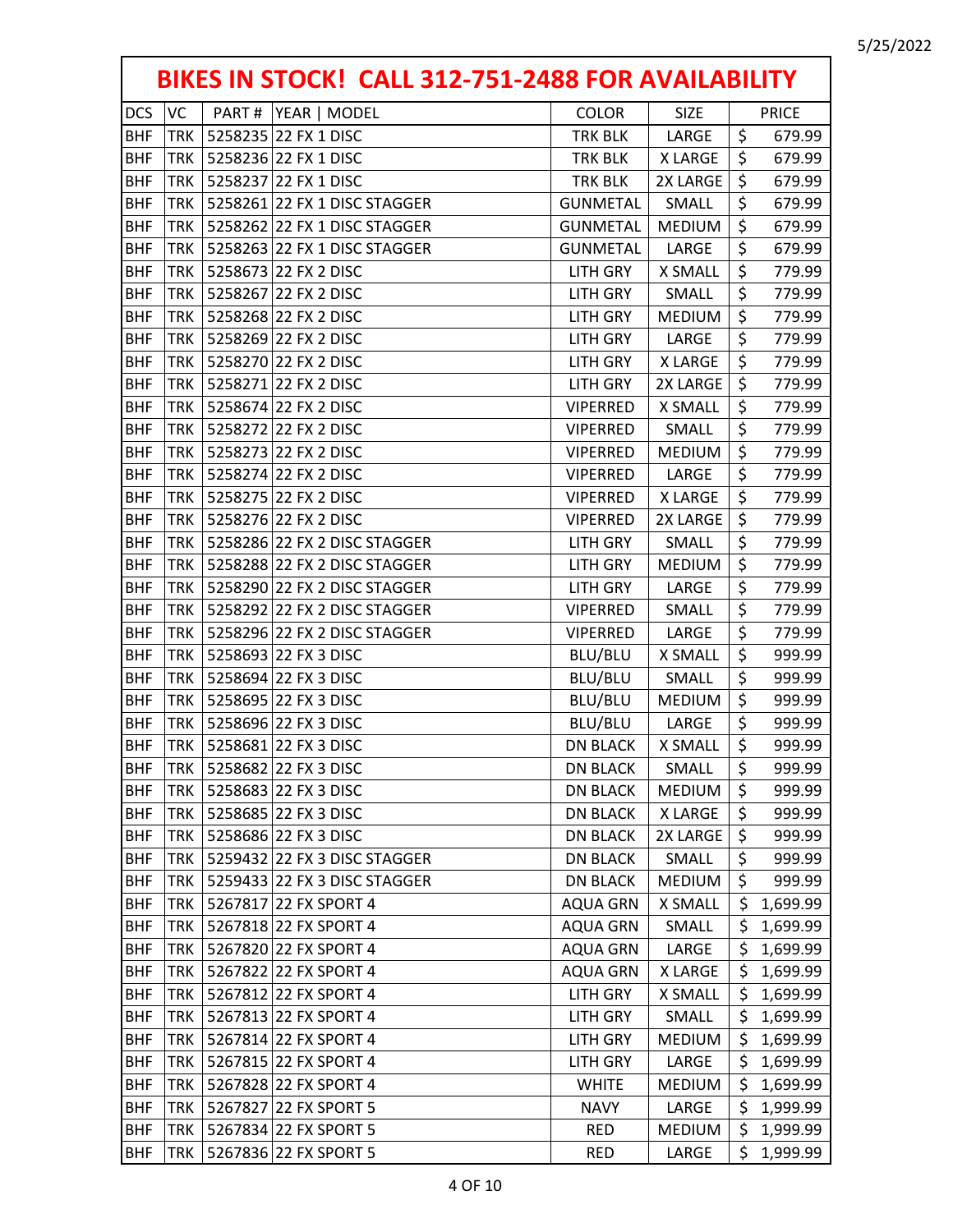| BIKES IN STOCK! CALL 312-751-2488 FOR AVAILABILITY |            |        |                               |                 |                |     |              |  |
|----------------------------------------------------|------------|--------|-------------------------------|-----------------|----------------|-----|--------------|--|
| <b>DCS</b>                                         | <b>VC</b>  | PART#  | YEAR   MODEL                  | <b>COLOR</b>    | <b>SIZE</b>    |     | <b>PRICE</b> |  |
| <b>BE</b>                                          | <b>TRK</b> |        | 593123 20 POWERFLY 5          | CHARC           | <b>XLARGE</b>  |     | \$4,199.99   |  |
| <b>BE</b>                                          | <b>TRK</b> |        | 592243 21 ALLANT+ 8S.         | <b>RAGE RED</b> | LARGE          | \$. | 4,399.99     |  |
| <b>BE</b>                                          | <b>TRK</b> |        | 585387 21 VERVE+ 2 LOWSTEP    | <b>MAGENTA</b>  | LARGE          | \$  | 2,749.99     |  |
| <b>BE</b>                                          | <b>TRK</b> |        | 594051 22 ALLANT+ 7           | <b>NAVY</b>     | X LARGE        | \$  | 3,749.99     |  |
| <b>BE</b>                                          | <b>TRK</b> |        | 1042102 22 ALLANT+ 8S STAGGER | LITH GRY        | SMALL          | \$. | 4,449.99     |  |
| <b>BE</b>                                          | <b>TRK</b> |        | 1042103 22 ALLANT+ 8S STAGGER | LITH GRY        | <b>MEDIUM</b>  | \$  | 4,449.99     |  |
| <b>BE</b>                                          | <b>TRK</b> |        | 592245 22 ALLANT+ 8S STAGGER  | MAT GUNM        | SMALL          | \$  | 4,449.99     |  |
| <b>BE</b>                                          | <b>TRK</b> |        | 592246 22 ALLANT+ 8S STAGGER  | <b>MAT GUNM</b> | <b>MEDIUM</b>  | \$  | 4,449.99     |  |
| BE                                                 | <b>TRK</b> |        | 594163 22 DOMANE + HP         | CHAR/BLK        | 56             | \$  | 6,999.99     |  |
| <b>BE</b>                                          | <b>TRK</b> |        | 1049352 22 DOMANE+ ALR        | TRK BLK         | 61             | \$  | 5,049.99     |  |
| <b>BE</b>                                          | <b>TRK</b> |        | 1042648 22 POWERFLY 4         | CHAR/MIA        | $S-27.5$       | \$  | 3,849.99     |  |
| <b>BE</b>                                          | <b>TRK</b> |        | 585381 22 VERVE+ 2            | <b>BLUE</b>     | <b>XLARGE</b>  | \$  | 2,849.99     |  |
| <b>BE</b>                                          | <b>TRK</b> |        | 585377 22 VERVE+ 2            | <b>GUNMETAL</b> | LARGE          | \$  | 2,849.99     |  |
| <b>BE</b>                                          | <b>TRK</b> |        | 585378 22 VERVE+ 2            | <b>GUNMETAL</b> | <b>X LARGE</b> | \$  | 2,849.99     |  |
| <b>BE</b>                                          | <b>TRK</b> |        | 1042970 22 VERVE+ 2 LOWSTEP   | <b>AZURE</b>    | LARGE          | \$  | 2,849.99     |  |
| <b>BE</b>                                          | <b>TRK</b> |        | 5259464 22 VERVE+ 2 LOWSTEP   | <b>DEEPBLUE</b> | SMALL          | \$  | 2,849.99     |  |
| <b>BE</b>                                          | <b>TRK</b> |        | 585382 22 VERVE+ 2 LOWSTEP    | <b>GUNMETAL</b> | SMALL          | \$  | 2,849.99     |  |
| <b>BE</b>                                          | <b>TRK</b> |        | 585383 22 VERVE+ 2 LOWSTEP    | <b>GUNMETAL</b> | <b>MEDIUM</b>  | \$  | 2,849.99     |  |
| <b>BE</b>                                          | <b>TRK</b> |        | 585384 22 VERVE+ 2 LOWSTEP    | <b>GUNMETAL</b> | LARGE          | \$  | 2,849.99     |  |
| <b>BE</b>                                          | <b>TRK</b> |        | 594650 22 VERVE+ 3            | <b>MAT BLK</b>  | LARGE          | \$  | 3,299.99     |  |
| <b>BE</b>                                          | <b>TRK</b> |        | 5259459 22 VERVE+ 3 LOWSTEP   | <b>ALP BLUE</b> | X SMALL        | \$  | 3,299.99     |  |
| <b>BE</b>                                          | <b>TRK</b> |        | 1051862 22 VERVE+ 3 LOWSTEP   | <b>MAT BLK</b>  | X SMALL        | \$  | 3,299.99     |  |
| <b>BE</b>                                          | <b>TRK</b> |        | 594654 22 VERVE+ 3 LOWSTEP    | <b>MAT BLK</b>  | LARGE          | \$  | 3,299.99     |  |
| <b>BE</b>                                          | <b>TRK</b> |        | 594657 22 VERVE+ 3 LOWSTEP    | <b>TEAL</b>     | LARGE          | \$  | 3,299.99     |  |
| <b>BUD</b>                                         | <b>TRK</b> |        | 5259497 22 DUAL SPORT 1       | DARKBLUE        | SMALL          | \$  | 689.99       |  |
| <b>BUD</b>                                         | <b>TRK</b> |        | 5259498 22 DUAL SPORT 1       | DARKBLUE        | <b>MEDIUM</b>  | \$  | 689.99       |  |
| <b>BUD</b>                                         | <b>TRK</b> |        | 5259499 22 DUAL SPORT 1       | <b>DARKBLUE</b> | LARGE          | \$  | 689.99       |  |
| <b>BUD</b>                                         | <b>TRK</b> |        | 5259500 22 DUAL SPORT 1       | DARKBLUE        | X LARGE        | \$  | 689.99       |  |
| <b>BUD</b>                                         | <b>TRK</b> |        | 5259489 22 DUAL SPORT 1       | LITH GRY        | SMALL          | \$  | 689.99       |  |
| <b>BUD</b>                                         | <b>TRK</b> |        | 5259490 22 DUAL SPORT 1       | <b>LITH GRY</b> | <b>MEDIUM</b>  | \$  | 689.99       |  |
| <b>BUD</b>                                         | <b>TRK</b> |        | 5259491 22 DUAL SPORT 1       | <b>LITH GRY</b> | LARGE          | \$  | 689.99       |  |
| <b>BUD</b>                                         | <b>TRK</b> |        | 5259492 22 DUAL SPORT 1       | LITH GRY        | X LARGE        | \$  | 689.99       |  |
| <b>BUD</b>                                         | <b>TRK</b> |        | 5259493 22 DUAL SPORT 1       | SIL/RED         | SMALL          | \$  | 689.99       |  |
| <b>BUD</b>                                         | <b>TRK</b> |        | 5259494 22 DUAL SPORT 1       | SIL/RED         | <b>MEDIUM</b>  | \$  | 689.99       |  |
| <b>BUD</b>                                         | <b>TRK</b> |        | 5259495 22 DUAL SPORT 1       | SIL/RED         | LARGE          | \$  | 689.99       |  |
| <b>BUD</b>                                         | <b>TRK</b> |        | 5259496 22 DUAL SPORT 1       | SIL/RED         | X LARGE        | \$  | 689.99       |  |
| <b>BUD</b>                                         | <b>TRK</b> |        | 5259139 22 DUAL SPORT 2       | <b>MUL BLUE</b> | SMALL          | \$  | 789.99       |  |
| <b>BUD</b>                                         | <b>TRK</b> |        | 5259141 22 DUAL SPORT 2       | <b>MUL BLUE</b> | LARGE          | \$  | 789.99       |  |
| <b>BUD</b>                                         | <b>TRK</b> |        | 5259135 22 DUAL SPORT 2       | <b>TREK BLK</b> | SMALL          | \$  | 789.99       |  |
| <b>BUD</b>                                         | <b>TRK</b> |        | 5259136 22 DUAL SPORT 2       | <b>TREK BLK</b> | <b>MEDIUM</b>  | \$  | 789.99       |  |
| <b>BUD</b>                                         | <b>TRK</b> |        | 5259137 22 DUAL SPORT 2       | <b>TREK BLK</b> | LARGE          | \$  | 789.99       |  |
| <b>BUD</b>                                         | <b>TRK</b> |        | 5259138 22 DUAL SPORT 2       | <b>TREK BLK</b> | X LARGE        | \$  | 789.99       |  |
| <b>BUD</b>                                         | <b>TRK</b> |        | 5259143 22 DUAL SPORT 2       | <b>VIPERRED</b> | SMALL          | \$  | 789.99       |  |
| <b>BUD</b>                                         | <b>TRK</b> |        | 5260108 22 DUAL SPORT 3       | <b>RAGE RED</b> | SMALL          | \$  | 979.99       |  |
| <b>BR</b>                                          | <b>TRK</b> | 0      | 06 MADONE SSLX                | <b>DISCOVER</b> | 56             |     | \$10,000.00  |  |
| BR                                                 | <b>TRK</b> | 601587 | 21 CHECKPOINT SL 6            | <b>CARB BLU</b> | 49             | \$. | 3,999.99     |  |
|                                                    |            |        |                               |                 |                |     |              |  |

r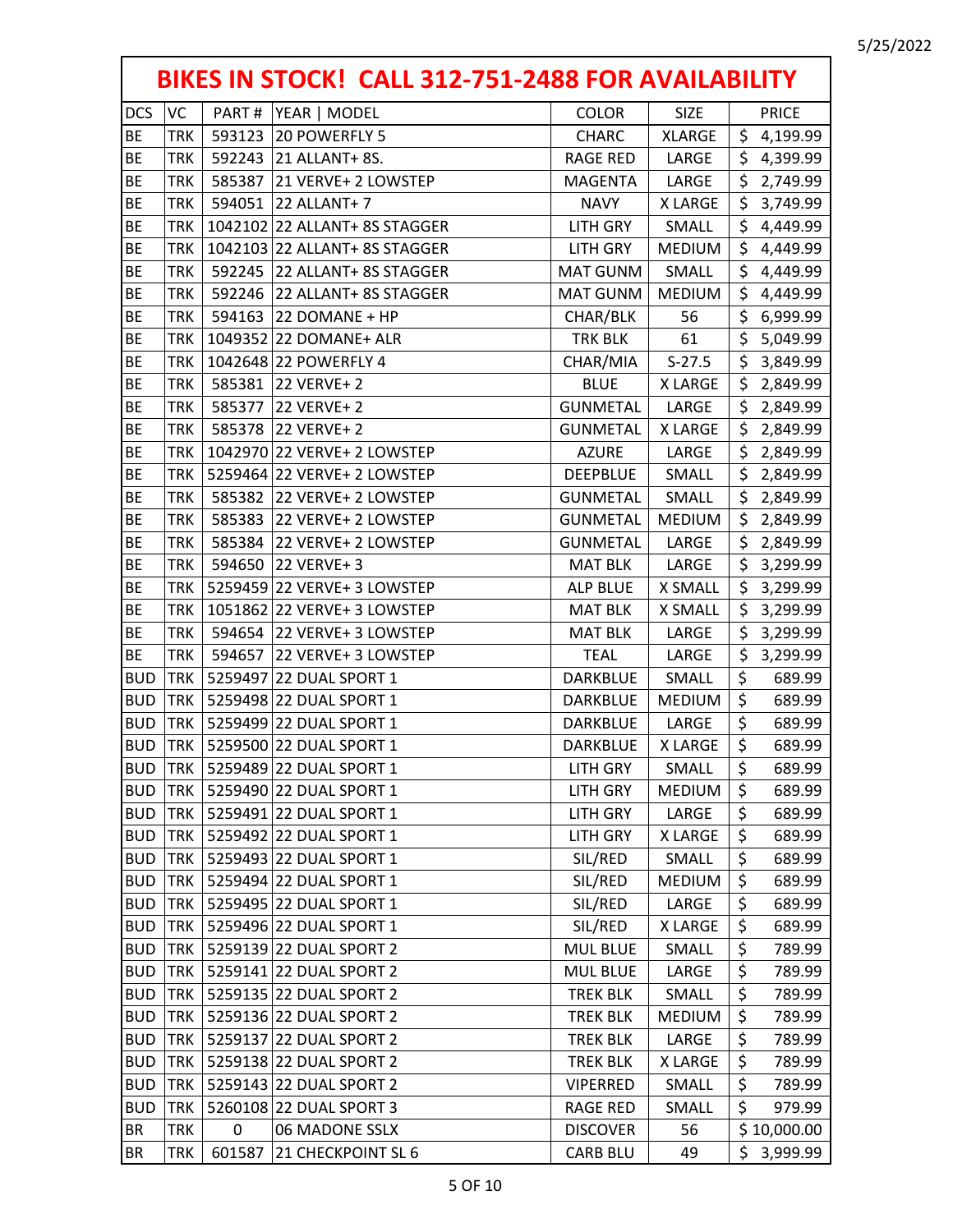|            | BIKES IN STOCK! CALL 312-751-2488 FOR AVAILABILITY |       |                                 |                 |             |                                     |  |  |
|------------|----------------------------------------------------|-------|---------------------------------|-----------------|-------------|-------------------------------------|--|--|
| <b>DCS</b> | VC                                                 | PART# | YEAR   MODEL                    | <b>COLOR</b>    | <b>SIZE</b> | <b>PRICE</b>                        |  |  |
| <b>BR</b>  | <b>TRK</b>                                         |       | 590096 21 CHECKPOINT SL 7       | <b>RAGE RED</b> | 58          | \$<br>6,299.99                      |  |  |
| BR         | <b>TRK</b>                                         |       | 1045573 21 DOMANE AL 2 DISC.    | <b>PURPLE</b>   | 49          | \$<br>1,199.99                      |  |  |
| <b>BR</b>  | <b>TRK</b>                                         |       | 1045574 21 DOMANE AL 2 DISC.    | <b>PURPLE</b>   | 52          | \$<br>1,199.99                      |  |  |
| <b>BR</b>  | <b>TRK</b>                                         |       | 1045558 21 DOMANE AL 3 DISC.    | AQUA/BLK        | 44          | \$<br>1,379.99                      |  |  |
| <b>BR</b>  | <b>TRK</b>                                         |       | 585581 21 DOMANE SL 7           | <b>MAT CHAR</b> | 52          | \$<br>6,499.99                      |  |  |
| <b>BR</b>  | <b>TRK</b>                                         |       | 587027 21 MADONE SL 6 DISC      | RED/BLK         | 62          | \$<br>4,699.99                      |  |  |
| <b>BR</b>  | <b>TRK</b>                                         |       | 569325 22 520 DISC              | <b>DIABLORD</b> | 54          | \$<br>1,829.99                      |  |  |
| <b>BR</b>  | <b>TRK</b>                                         |       | 5260846 22 CHECKPOINT ALR 5     | WHT/BLK         | 52          | \$<br>2,499.99                      |  |  |
| BR         | <b>TRK</b>                                         |       | 5260804 22 CHECKPOINT SL 5      | RED/NAVY        | 52          | \$<br>3,299.99                      |  |  |
| <b>BR</b>  | <b>TRK</b>                                         |       | 5260805 22 CHECKPOINT SL 5      | RED/NAVY        | 54          | \$<br>3,299.99                      |  |  |
| <b>BR</b>  | <b>TRK</b>                                         |       | 5260807 22 CHECKPOINT SL 5      | RED/NAVY        | 58          | \$<br>3,299.99                      |  |  |
| <b>BR</b>  | <b>TRK</b>                                         |       | 5260808 22 CHECKPOINT SL 5      | RED/NAVY        | 61          | \$<br>3,299.99                      |  |  |
| BR         | <b>TRK</b>                                         |       | 5260798 22 CHECKPOINT SL 5      | <b>SMOKE</b>    | 52          | \$<br>3,299.99                      |  |  |
| <b>BR</b>  | <b>TRK</b>                                         |       | 5260799 22 CHECKPOINT SL 5      | <b>SMOKE</b>    | 54          | \$<br>3,299.99                      |  |  |
| BR         | <b>TRK</b>                                         |       | 5260800 22 CHECKPOINT SL 5      | <b>SMOKE</b>    | 56          | \$<br>3,299.99                      |  |  |
| <b>BR</b>  | <b>TRK</b>                                         |       | 5260801 22 CHECKPOINT SL 5      | <b>SMOKE</b>    | 58          | \$<br>3,299.99                      |  |  |
| <b>BR</b>  | <b>TRK</b>                                         |       | 5260821 22 CHECKPOINT SL 6 ETAP | <b>CRIMSON</b>  | 49          | \$<br>4,299.99                      |  |  |
| <b>BR</b>  | <b>TRK</b>                                         |       | 5260825 22 CHECKPOINT SL 6 ETAP | <b>CRIMSON</b>  | 58          | \$<br>4,299.99                      |  |  |
| <b>BR</b>  | <b>TRK</b>                                         |       | 1044959 22 DOMANE AL 2          | <b>BLK/CARB</b> | 47          | \$<br>1,099.99                      |  |  |
| <b>BR</b>  | <b>TRK</b>                                         |       | 1044960 22 DOMANE AL 2          | <b>BLK/CARB</b> | 50          | \$<br>1,099.99                      |  |  |
| BR         | <b>TRK</b>                                         |       | 1044961 22 DOMANE AL 2          | <b>BLK/CARB</b> | 52          | \$<br>1,099.99                      |  |  |
| <b>BR</b>  | <b>TRK</b>                                         |       | 1044962 22 DOMANE AL 2          | <b>BLK/CARB</b> | 54          | \$<br>1,099.99                      |  |  |
| <b>BR</b>  | <b>TRK</b>                                         |       | 1044963 22 DOMANE AL 2          | <b>BLK/CARB</b> | 56          | \$<br>1,099.99                      |  |  |
| <b>BR</b>  | <b>TRK</b>                                         |       | 1044965 22 DOMANE AL 2          | BLK/CARB        | 60          | \$<br>1,099.99                      |  |  |
| <b>BR</b>  | <b>TRK</b>                                         |       | 1044966 22 DOMANE AL 2          | BLK/CARB        | 62          | $\overline{\xi}$<br>1,099.99        |  |  |
| <b>BR</b>  | <b>TRK</b>                                         |       | 1044951 22 DOMANE AL 2          | BLU/BLK         | 47          | \$<br>1,099.99                      |  |  |
| <b>BR</b>  | <b>TRK</b>                                         |       | 1044952 22 DOMANE AL 2          | BLU/BLK         | 50          | \$<br>1,099.99                      |  |  |
| <b>BR</b>  | <b>TRK</b>                                         |       | 1044953 22 DOMANE AL 2          | <b>BLU/BLK</b>  | 52          | $\overline{\mathsf{s}}$<br>1,099.99 |  |  |
| <b>BR</b>  | <b>TRK</b>                                         |       | 1044954 22 DOMANE AL 2          | BLU/BLK         | 54          | \$<br>1,099.99                      |  |  |
| <b>BR</b>  | <b>TRK</b>                                         |       | 1044957 22 DOMANE AL 2          | <b>BLU/BLK</b>  | 60          | \$<br>1,099.99                      |  |  |
| <b>BR</b>  | <b>TRK</b>                                         |       | 1045561 22 DOMANE AL 2 DISC     | <b>BLACK</b>    | 49          | \$<br>1,199.99                      |  |  |
| <b>BR</b>  | <b>TRK</b>                                         |       | 5259967 22 DOMANE AL 2 DISC     | <b>VIPERRED</b> | 52          | \$<br>1,199.99                      |  |  |
| BR         | <b>TRK</b>                                         |       | 5263474 22 DOMANE AL 3 DISC     | BLU/BLK         | 44          | \$<br>1,449.99                      |  |  |
| BR         | <b>TRK</b>                                         |       | 5263475 22 DOMANE AL 3 DISC     | BLU/BLK         | 49          | \$<br>1,449.99                      |  |  |
| BR         | <b>TRK</b>                                         |       | 1045530 22 DOMANE AL 3 DISC     | GRY/VOLT        | 44          | \$<br>1,449.99                      |  |  |
| <b>BR</b>  | <b>TRK</b>                                         |       | 1045532 22 DOMANE AL 3 DISC     | GRY/VOLT        | 49          | \$<br>1,449.99                      |  |  |
| BR         | <b>TRK</b>                                         |       | 1045546 22 DOMANE AL 3 DISC     | <b>WHITE</b>    | 49          | \$<br>1,449.99                      |  |  |
| BR         | <b>TRK</b>                                         |       | 1045548 22 DOMANE AL 3 DISC     | <b>WHITE</b>    | 52          | \$<br>1,449.99                      |  |  |
| <b>BR</b>  | <b>TRK</b>                                         |       | 1045607 22 DOMANE AL 4 DISC     | <b>RED</b>      | 44          | \$<br>1,799.99                      |  |  |
| BR         | <b>TRK</b>                                         |       | 5260006 22 DOMANE AL 5 DISC     | GRY/RED         | 58          | \$<br>2,099.99                      |  |  |
| BR         | <b>TRK</b>                                         |       | 5262839 22 DOMANE SL 5          | RED/BLUE        | 44          | \$<br>3,299.99                      |  |  |
| <b>BR</b>  | <b>TRK</b>                                         |       | 5262840 22 DOMANE SL 5          | RED/BLUE        | 47          | \$<br>3,299.99                      |  |  |
| <b>BR</b>  | <b>TRK</b>                                         |       | 5262841 22 DOMANE SL 5          | RED/BLUE        | 50          | \$<br>3,299.99                      |  |  |
| <b>BR</b>  | <b>TRK</b>                                         |       | 5262842 22 DOMANE SL 5          | RED/BLUE        | 52          | \$<br>3,299.99                      |  |  |
| <b>BR</b>  | <b>TRK</b>                                         |       | 5262843 22 DOMANE SL 5          | RED/BLUE        | 54          | \$<br>3,299.99                      |  |  |
| BR         | <b>TRK</b>                                         |       | 5262846 22 DOMANE SL 5          | RED/BLUE        | 60          | \$<br>3,299.99                      |  |  |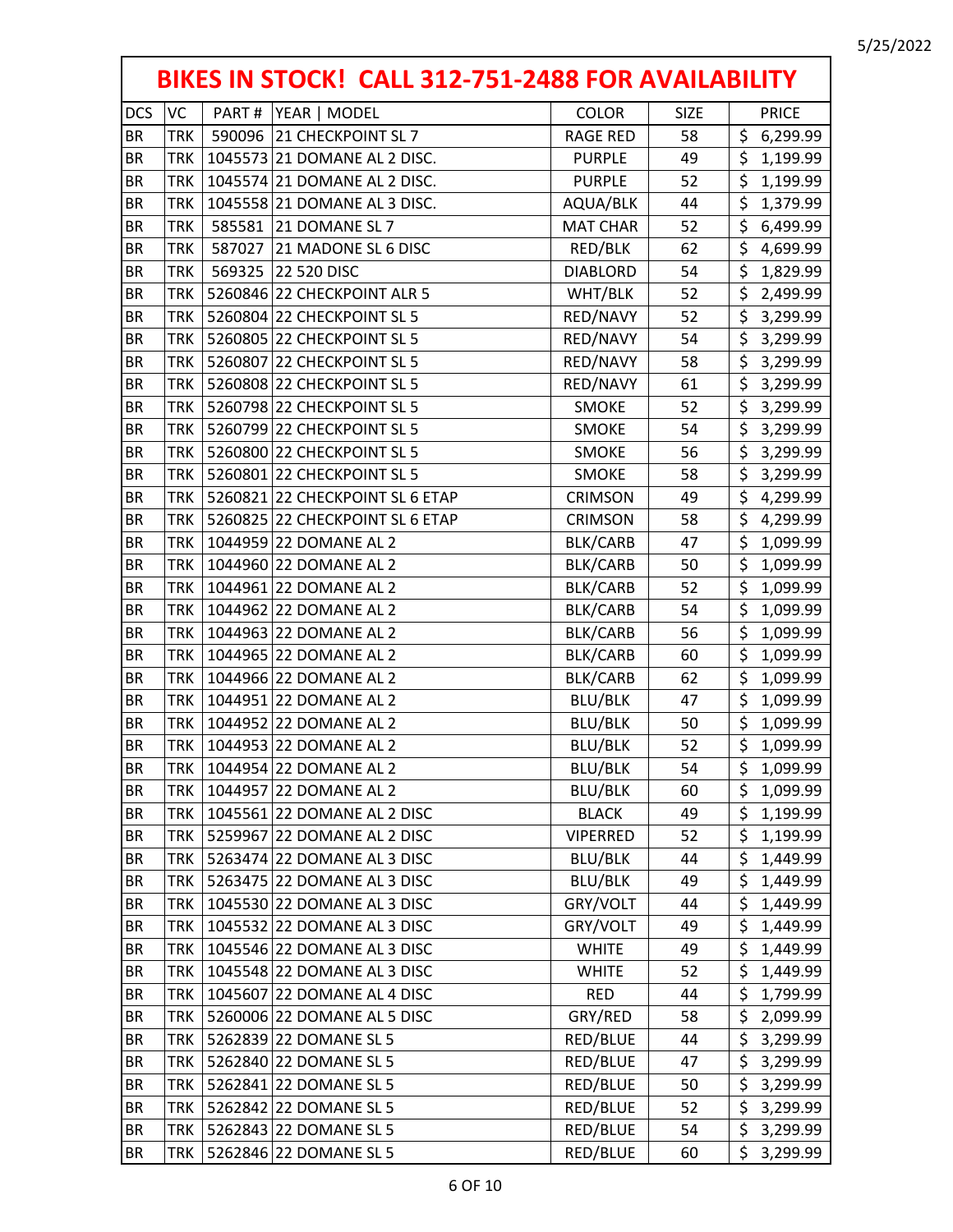|            | BIKES IN STOCK! CALL 312-751-2488 FOR AVAILABILITY |        |                             |                 |             |                        |  |  |  |
|------------|----------------------------------------------------|--------|-----------------------------|-----------------|-------------|------------------------|--|--|--|
| <b>DCS</b> | <b>VC</b>                                          | PART#  | YEAR   MODEL                | <b>COLOR</b>    | <b>SIZE</b> | <b>PRICE</b>           |  |  |  |
| <b>BR</b>  | <b>TRK</b>                                         |        | 5262847 22 DOMANE SL 5      | RED/BLUE        | 62          | \$<br>3,299.99         |  |  |  |
| <b>BR</b>  | <b>TRK</b>                                         |        | 5262830 22 DOMANE SL 5      | SATINBLK        | 44          | \$<br>3,299.99         |  |  |  |
| <b>BR</b>  | <b>TRK</b>                                         |        | 5262831 22 DOMANE SL 5      | SATINBLK        | 47          | \$<br>3,299.99         |  |  |  |
| <b>BR</b>  | <b>TRK</b>                                         |        | 5262832 22 DOMANE SL 5      | SATINBLK        | 50          | \$<br>3,299.99         |  |  |  |
| BR         | <b>TRK</b>                                         |        | 5262848 22 DOMANE SL 5      | WHT/SIL         | 44          | \$<br>3,299.99         |  |  |  |
| <b>BR</b>  | <b>TRK</b>                                         |        | 5262849 22 DOMANE SL 5      | WHT/SIL         | 47          | \$<br>3,299.99         |  |  |  |
| <b>BR</b>  | <b>TRK</b>                                         |        | 5262852 22 DOMANE SL 5      | WHT/SIL         | 54          | \$<br>3,299.99         |  |  |  |
| <b>BR</b>  | <b>TRK</b>                                         |        | 5262854 22 DOMANE SL 5      | WHT/SIL         | 58          | \$<br>3,299.99         |  |  |  |
| <b>BR</b>  | <b>TRK</b>                                         |        | 5262855 22 DOMANE SL 5      | WHT/SIL         | 60          | \$<br>3,299.99         |  |  |  |
| <b>BR</b>  | TRK                                                |        | 5262943 22 DOMANE SL 6      | AQUA/BLK        | 50          | \$<br>4,229.99         |  |  |  |
| <b>BR</b>  | <b>TRK</b>                                         |        | 5262944 22 DOMANE SL 6      | AQUA/BLK        | 52          | \$4,229.99             |  |  |  |
| BR         | <b>TRK</b>                                         |        | 5262945 22 DOMANE SL 6      | AQUA/BLK        | 54          | \$<br>4,229.99         |  |  |  |
| <b>BR</b>  | <b>TRK</b>                                         |        | 5262946 22 DOMANE SL 6      | AQUA/BLK        | 56          | \$<br>4,229.99         |  |  |  |
| <b>BR</b>  | <b>TRK</b>                                         |        | 5262947 22 DOMANE SL 6      | AQUA/BLK        | 58          | \$<br>4,229.99         |  |  |  |
| <b>BR</b>  | <b>TRK</b>                                         |        | 5262933 22 DOMANE SL 6      | CRIM/BLK        | 47          | \$<br>4,229.99         |  |  |  |
| <b>BR</b>  | <b>TRK</b>                                         |        | 5262935 22 DOMANE SL 6      | CRIM/BLK        | 52          | \$<br>4,229.99         |  |  |  |
| <b>BR</b>  | TRK                                                |        | 5262936 22 DOMANE SL 6      | CRIM/BLK        | 54          | \$<br>4,229.99         |  |  |  |
| BR         | <b>TRK</b>                                         |        | 5262937 22 DOMANE SL 6      | CRIM/BLK        | 56          | \$<br>4,229.99         |  |  |  |
| <b>BR</b>  | <b>TRK</b>                                         |        | 5262938 22 DOMANE SL 6      | CRIM/BLK        | 58          | \$<br>4,229.99         |  |  |  |
| <b>BR</b>  | <b>TRK</b>                                         |        | 5262940 22 DOMANE SL 6      | CRIM/BLK        | 62          | \$<br>4,229.99         |  |  |  |
| <b>BR</b>  | <b>TRK</b>                                         |        | 5263369 22 DOMANE SL 7      | PRISMATI        | 52          | \$<br>6,629.99         |  |  |  |
| <b>BR</b>  | <b>TRK</b>                                         |        | 5263370 22 DOMANE SL 7      | PRISMATI        | 54          | \$<br>6,629.99         |  |  |  |
| <b>BR</b>  | <b>TRK</b>                                         |        | 5263371 22 DOMANE SL 7      | PRISMATI        | 56          | \$<br>6,629.99         |  |  |  |
| BR         | <b>TRK</b>                                         |        | 5263372 22 DOMANE SL 7      | PRISMATI        | 58          | \$<br>6,629.99         |  |  |  |
| <b>BR</b>  | <b>TRK</b>                                         |        | 5263373 22 DOMANE SL 7      | PRISMATI        | 60          | \$<br>6,629.99         |  |  |  |
| <b>BR</b>  | <b>TRK</b>                                         |        | 1044417 22 DOMANE SL 7 ETAP | <b>MAT CHAR</b> | 47          | \$<br>7,149.99         |  |  |  |
| <b>BR</b>  | TRK                                                |        | 1044420 22 DOMANE SL 7 ETAP | <b>MAT CHAR</b> | 54          | \$<br>7,149.99         |  |  |  |
| <b>BR</b>  | <b>TRK</b>                                         |        | 1044424 22 DOMANE SL 7 ETAP | <b>MAT CHAR</b> | 62          | \$<br>7,149.99         |  |  |  |
| <b>BR</b>  | <b>TRK</b>                                         | 601656 | 22 EMONDA SL 5 DISC         | BLU/BLU         | 47          | $\frac{1}{5}$ 3,249.99 |  |  |  |
| <b>BR</b>  | TRK                                                | 601657 | 22 EMONDA SL 5 DISC         | BLU/BLU         | 50          | \$<br>3,249.99         |  |  |  |
| <b>BR</b>  | <b>TRK</b>                                         | 601658 | 22 EMONDA SL 5 DISC         | BLU/BLU         | 52          | \$<br>3,249.99         |  |  |  |
| <b>BR</b>  | <b>TRK</b>                                         | 601659 | 22 EMONDA SL 5 DISC         | BLU/BLU         | 54          | \$<br>3,249.99         |  |  |  |
| <b>BR</b>  | <b>TRK</b>                                         | 601660 | 22 EMONDA SL 5 DISC         | BLU/BLU         | 56          | \$<br>3,249.99         |  |  |  |
| <b>BR</b>  | TRK                                                | 601663 | 22 EMONDA SL 5 DISC         | BLU/BLU         | 58          | \$<br>3,249.99         |  |  |  |
| <b>BR</b>  | <b>TRK</b>                                         | 601664 | 22 EMONDA SL 5 DISC         | BLU/BLU         | 60          | \$<br>3,249.99         |  |  |  |
| BR         | TRK                                                | 601665 | 22 EMONDA SL 5 DISC         | BLU/BLU         | 62          | \$<br>3,249.99         |  |  |  |
| <b>BR</b>  | <b>TRK</b>                                         | 601638 | 22 EMONDA SL 5 DISC         | <b>SILVER</b>   | 47          | \$<br>3,249.99         |  |  |  |
| <b>BR</b>  | <b>TRK</b>                                         | 601649 | 22 EMONDA SL 5 DISC         | SILVER          | 50          | \$<br>3,249.99         |  |  |  |
| <b>BR</b>  | <b>TRK</b>                                         | 601650 | 22 EMONDA SL 5 DISC         | <b>SILVER</b>   | 52          | \$<br>3,249.99         |  |  |  |
| <b>BR</b>  | <b>TRK</b>                                         | 601651 | 22 EMONDA SL 5 DISC         | <b>SILVER</b>   | 54          | \$<br>3,249.99         |  |  |  |
| <b>BR</b>  | TRK                                                | 601652 | 22 EMONDA SL 5 DISC         | <b>SILVER</b>   | 56          | \$<br>3,249.99         |  |  |  |
| <b>BR</b>  | <b>TRK</b>                                         | 601653 | 22 EMONDA SL 5 DISC         | <b>SILVER</b>   | 58          | \$<br>3,249.99         |  |  |  |
| <b>BR</b>  | TRK                                                | 601654 | 22 EMONDA SL 5 DISC         | <b>SILVER</b>   | 60          | \$<br>3,249.99         |  |  |  |
| <b>BR</b>  | <b>TRK</b>                                         | 601655 | 22 EMONDA SL 5 DISC         | <b>SILVER</b>   | 62          | \$<br>3,249.99         |  |  |  |
| <b>BR</b>  | <b>TRK</b>                                         | 601827 | 22 EMONDA SL 6 DISC PRO     | BLK/RED         | 47          | \$<br>4,429.99         |  |  |  |
| <b>BR</b>  | TRK                                                | 601829 | 22 EMONDA SL 6 DISC PRO     | BLK/RED         | 52          | \$<br>4,429.99         |  |  |  |

г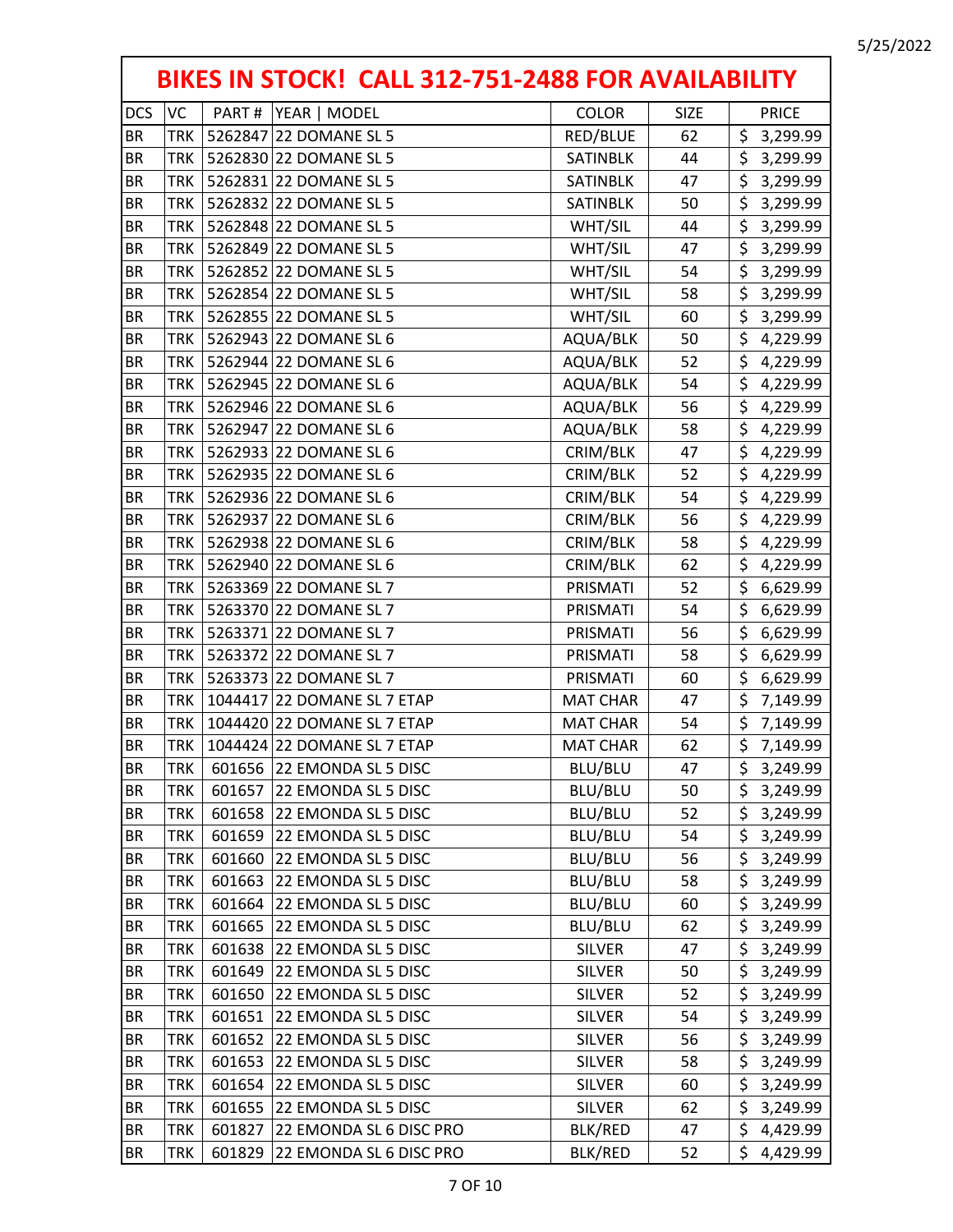|                 |            |        | BIKES IN STOCK! CALL 312-751-2488 FOR AVAILABILITY |                 |             |                                 |              |
|-----------------|------------|--------|----------------------------------------------------|-----------------|-------------|---------------------------------|--------------|
| <b>DCS</b>      | VC         | PART#  | YEAR   MODEL                                       | <b>COLOR</b>    | <b>SIZE</b> |                                 | <b>PRICE</b> |
| <b>BR</b>       | <b>TRK</b> |        | 601855 22 EMONDA SL 6 DISC PRO                     | BLK/RED         | 58          | \$                              | 4,429.99     |
| <b>BR</b>       | <b>TRK</b> | 601857 | 22 EMONDA SL 6 DISC PRO                            | BLK/RED         | 62          | \$                              | 4,429.99     |
| <b>BR</b>       | TRK        | 601799 | 22 EMONDA SL 6 DISC PRO                            | GRY/CHRM        | 47          | \$                              | 4,429.99     |
| <b>BR</b>       | <b>TRK</b> | 601809 | 22 EMONDA SL 6 DISC PRO                            | GRY/CHRM        | 52          | \$                              | 4,429.99     |
| <b>BR</b>       | TRK        |        | 5258899 22 EMONDA SL 6 ETAP                        | RED/BLK         | 62          | \$                              | 5,099.99     |
| <b>BR</b>       | <b>TRK</b> |        | 5259178 22 EMONDA SL 7                             | <b>BLU/BLK</b>  | 56          | \$                              | 5,999.99     |
| <b>BR</b>       | <b>TRK</b> |        | 5259181 22 EMONDA SL 7                             | <b>BLU/BLK</b>  | 62          | \$                              | 5,999.99     |
| <b>BR</b>       | TRK        |        | 5261004 22 MADONE SL 6                             | <b>VIPERRED</b> | 54          | \$                              | 4,729.99     |
| BR              | <b>TRK</b> |        | 5261058 22 MADONE SL 7                             | <b>DEEP BLU</b> | 60          | \$                              | 6,699.99     |
| <b>BR</b>       | TRK        |        | 5261059 22 MADONE SL 7                             | <b>DEEP BLU</b> | 62          | \$                              | 6,699.99     |
| BP <sub>1</sub> | <b>TRK</b> |        | 1145650 22 DOMANE SLR 7 P1                         | SIL/GRY         | 56          | \$                              | 8,399.99     |
| <b>BRF</b>      | TRK        |        | 1040778 21 CHECKPOINT SL FRAMESET                  | <b>CARB RED</b> | 58          | \$                              | 2,199.99     |
| <b>BRF</b>      | TRK        |        | 1041697 22 EMONDA SLR DISC F/S                     | RED/BLK         | 54          | \$                              | 4,119.99     |
| <b>BRC</b>      | <b>TRK</b> |        | 1049302 21 CROCKETT 5 DISC                         | GRY/BLK         | 52          | $\overline{\xi}$                | 2,399.99     |
| BY              | TRK        |        | 547723 22 KICKSTER                                 | <b>BLK/RED</b>  | 12          | \$                              | 179.99       |
| BY              | <b>TRK</b> | 547724 | 22 KICKSTER                                        | <b>VICEPINK</b> | 12          | $\overline{\boldsymbol{\zeta}}$ | 179.99       |
| BY              | <b>TRK</b> | 580864 | 22 PRECALIBER 12                                   | <b>ROYAL</b>    | 12B         | $\overline{\boldsymbol{\zeta}}$ | 279.99       |
| BY              | <b>TRK</b> |        | 580866 22 PRECALIBER 12                            | <b>VICEPINK</b> | 12G         | \$                              | 279.99       |
| BY              | <b>TRK</b> | 580871 | 22 PRECALIBER 16                                   | <b>PNKFROST</b> | 16G         | $\overline{\xi}$                | 299.99       |
| BY              | <b>TRK</b> | 580869 | 22 PRECALIBER 16                                   | ROARANGE        | 16B         | $\overline{\boldsymbol{\zeta}}$ | 299.99       |
| BY              | <b>TRK</b> | 580870 | 22 PRECALIBER 16                                   | <b>TREK BLK</b> | 16B         | $\overline{\boldsymbol{\zeta}}$ | 299.99       |
| BY              | TRK        | 580872 | 22 PRECALIBER 16                                   | <b>ULTRAVLT</b> | 16G         | $\overline{\boldsymbol{\zeta}}$ | 299.99       |
| BY              | <b>TRK</b> | 585205 | 22 PRECALIBER 20 7 SPD                             | <b>ALP BLUE</b> | 20B         | \$                              | 399.99       |
| BY              | TRK        |        | 585206 22 PRECALIBER 20 7 SPD                      | <b>CRYS WHT</b> | 20G         | \$                              | 399.99       |
| BY              | <b>TRK</b> |        | 587086 22 PRECALIBER 20 7 SPD                      | <b>TREK BLK</b> | 20B         | $\overline{\boldsymbol{\zeta}}$ | 399.99       |
| BY              | <b>TRK</b> | 586964 | 22 PRECALIBER 20 7 SPD                             | <b>TRK BLK</b>  | 20G         | $\overline{\xi}$                | 399.99       |
| BY              | TRK        | 585372 | 22 PRECALIBER 20 CST                               | ALP BLUE        | 20B         | \$                              | 329.99       |
| BY              | <b>TRK</b> |        | 585374 22 PRECALIBER 20 CST                        | <b>CRYS WHT</b> | 20G         | $\overline{\boldsymbol{\zeta}}$ | 329.99       |
| BY              | TRK        |        | 1044879 22 PRECALIBER 20 CST                       | <b>PURPLE</b>   | 20G         | Ş                               | 329.99       |
| BY              | TRK        | 585373 | 22 PRECALIBER 20 CST                               | <b>TREK BLK</b> | 20B         | \$                              | 329.99       |
| BY              | TRK        |        | 585375 22 PRECALIBER 20 CST                        | <b>TRK BLK</b>  | 20G         | \$                              | 329.99       |
| BY              | TRK        |        | 585247 22 PRECALIBER 24                            | <b>MAGENTA</b>  | 24G         | \$                              | 439.99       |
| BY              | TRK        | 585244 | 22 PRECALIBER 24                                   | <b>RAD RED</b>  | 24B         | \$                              | 439.99       |
| BY              | TRK        | 586621 | 22 PRECALIBER 24 SUSP                              | <b>CRYS WHT</b> | 24G         | \$                              | 469.99       |
| BY              | <b>TRK</b> | 586620 | 22 PRECALIBER 24 SUSP                              | MAGENTA         | 24G         | \$                              | 469.99       |
| BY              | TRK        | 586618 | 22 PRECALIBER 24 SUSP                              | <b>RAD RED</b>  | 24B         | \$                              | 469.99       |
| BY              | TRK        | 586619 | 22 PRECALIBER 24 SUSP                              | <b>TREK BLK</b> | 24B         | \$                              | 469.99       |
| BY              | TRK        | 569693 | 22 WAHOO 24                                        | <b>BLU/SIL</b>  | 24          | \$                              | 499.99       |
| BY              | TRK        |        | 1049920 22 WAHOO 24                                | GRY/RED         | 24          | \$                              | 499.99       |
| BY              | TRK        |        | 569692 22 WAHOO 24                                 | RED/BLK         | 24          | \$                              | 499.99       |
| BY              | TRK        |        | 569703 22 WAHOO 26                                 | <b>BLK/VOLT</b> | 26          | \$                              | 559.99       |
| BY              | <b>TRK</b> |        | 1049926 22 WAHOO 26                                | <b>PUR FLIP</b> | 26          | \$                              | 559.99       |
| BY              | TRK        | 569707 | 22 WAHOO 26                                        | SIL/ORG         | 26          | \$                              | 559.99       |
|                 |            |        |                                                    |                 |             |                                 |              |
| <b>DCS</b>      | VC         | PART#  | YEAR   MODEL                                       | COLOR           | <b>SIZE</b> |                                 | <b>PRICE</b> |

г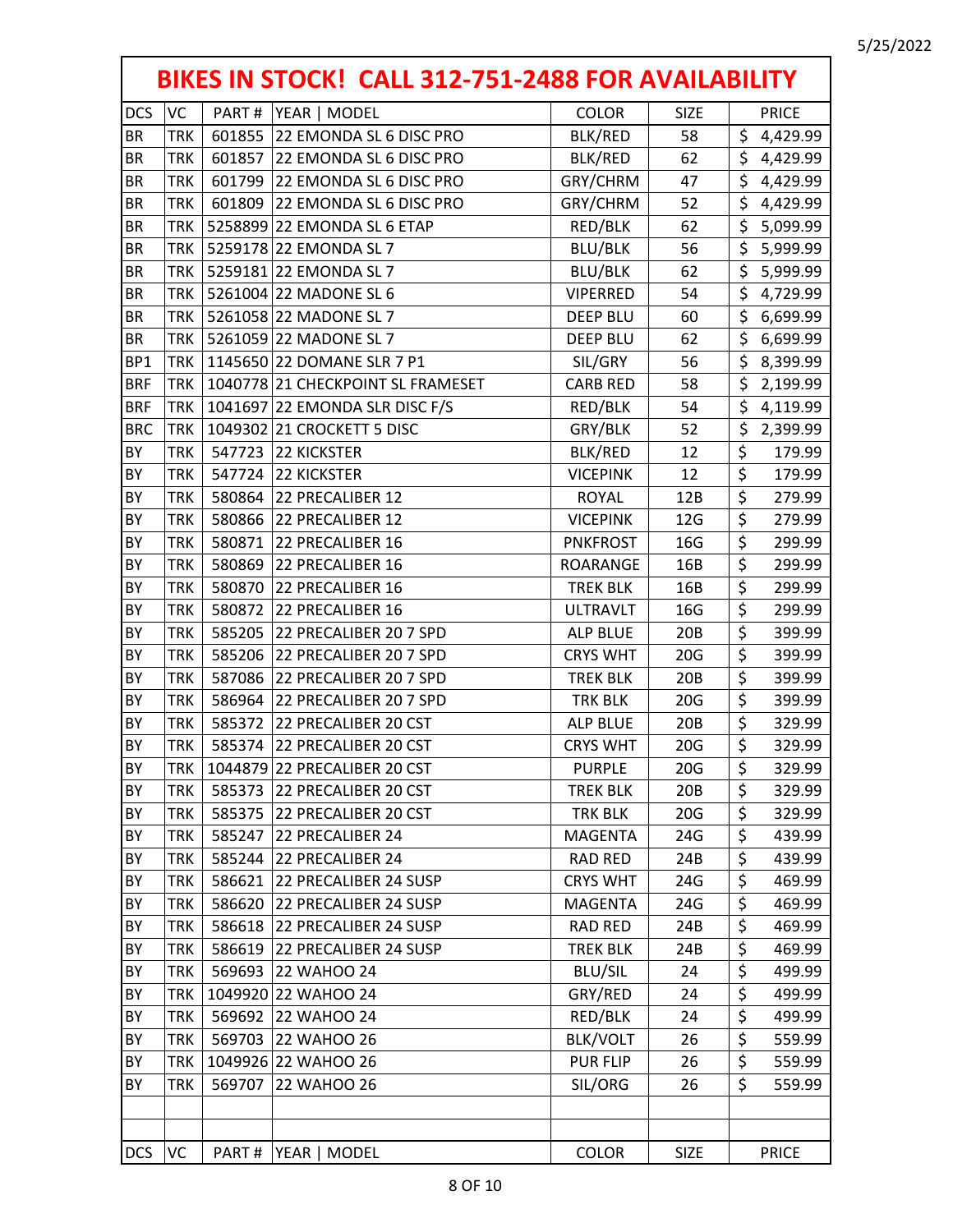|            | BIKES IN STOCK! CALL 312-751-2488 FOR AVAILABILITY |        |                                       |                 |               |    |              |  |  |
|------------|----------------------------------------------------|--------|---------------------------------------|-----------------|---------------|----|--------------|--|--|
| <b>DCS</b> | VC                                                 | PART#  | YEAR   MODEL                          | <b>COLOR</b>    | <b>SIZE</b>   |    | <b>PRICE</b> |  |  |
| <b>BCC</b> | EBC                                                | 571810 | 22 CRUISER 1 STEP OVER                | <b>MAT BLK</b>  | 24"           | \$ | 399.99       |  |  |
| <b>BCC</b> | EBC                                                | 571740 | 22 CRUISER 1 STEP OVER                | <b>MAT BLK</b>  | 26"           | \$ | 399.99       |  |  |
| <b>BCC</b> | EBC                                                | 571741 | 22 CRUISER 1 STEP OVER                | <b>MAT BLK</b>  | 26" TALL      | \$ | 399.99       |  |  |
| <b>BCC</b> | EBC                                                | 571742 | 22 CRUISER 1 STEP OVER                | <b>MAT BLUE</b> | 26"           | \$ | 399.99       |  |  |
| <b>BCC</b> | EBC                                                | 585210 | 22 CRUISER 1 STEP OVER                | <b>SON BLUE</b> | 24"           | \$ | 399.99       |  |  |
| <b>BCC</b> | EBC                                                | 571813 | 22 CRUISER 1 STEP THRU                | <b>BLACK</b>    | 26"           | \$ | 399.99       |  |  |
| <b>BCC</b> | EBC                                                | 585211 | 22 CRUISER 1 STEP THRU                | <b>BORABLUE</b> | 24"           | \$ | 399.99       |  |  |
| <b>BCC</b> | EBC                                                | 571815 | 22 CRUISER 1 STEP THRU                | <b>BRONZE</b>   | 26"           | \$ | 399.99       |  |  |
| <b>BCC</b> | EBC                                                | 571846 | 22 CRUISER 1 STEP THRU                | PRL WHIT        | 24"           | \$ | 399.99       |  |  |
| <b>BCC</b> | EBC                                                | 571817 | 22 CRUISER 1 STEP THRU                | PRL WHIT        | 26"           | \$ | 399.99       |  |  |
| <b>BCC</b> | EBC                                                | 571845 | 22 CRUISER 1 STEP THRU                | <b>SPNG GRN</b> | 24"           | \$ | 399.99       |  |  |
| <b>BCC</b> | EBC                                                | 571818 | 22 CRUISER 1 STEP THRU                | <b>SUN YLLW</b> | 26"           | \$ | 399.99       |  |  |
| <b>BCC</b> | EBC                                                | 571806 | 22 CRUISER 7D STEP OVER               | <b>MAT BLK</b>  | 26"           | \$ | 439.99       |  |  |
| <b>BCC</b> | EBC                                                | 571807 | 22 CRUISER 7D STEP OVER               | <b>MAT BLK</b>  | 26" TALL      | \$ | 439.99       |  |  |
| <b>BCC</b> | EBC                                                | 571833 | 22 CRUISER 7D STEP THRU               | <b>BRONZE</b>   | 26"           | \$ | 439.99       |  |  |
| <b>BCC</b> | EBC                                                | 571832 | 22 CRUISER 7D STEP THRU               | <b>FNCH BLU</b> | 26"           | \$ | 439.99       |  |  |
| <b>BCC</b> | EBC                                                | 571843 | 22 CRUISER 7D STEP THRU               | PRL WHT         | 24"           | \$ | 439.99       |  |  |
| <b>BCC</b> | EBC                                                | 571835 | 22 CRUISER 7D STEP THRU               | PRL WHT         | 26"           | \$ | 439.99       |  |  |
| <b>BCC</b> | EBC                                                | 571834 | 22 CRUISER 7D STEP THRU               | <b>SPNG GRN</b> | 26"           | \$ | 439.99       |  |  |
| <b>BCC</b> | EBC                                                | 539470 | 22 CRUISER LUX 1 STEP OVER            | <b>MET BLK</b>  | 26"           | \$ | 519.99       |  |  |
| <b>BCC</b> | EBC                                                | 584975 | 22 TOWNIE ORIG 7D EQ STEP OVER        | <b>MAT BLK</b>  | 26"           | \$ | 729.99       |  |  |
| <b>BCC</b> | EBC                                                | 584976 | 22 TOWNIE ORIG 7D EQ STEP OVER        | <b>MAT BLK</b>  | 26" TALL      | \$ | 729.99       |  |  |
| <b>BCC</b> | EBC                                                | 584973 | 22 TOWNIE ORIG 7D EQ STEP OVER        | <b>NICKEL</b>   | 26"           | \$ | 729.99       |  |  |
| <b>BCC</b> | EBC                                                | 584971 | 22 TOWNIE ORIG 7D EQ STEP OVER        | OX BLUE         | 26"           | \$ | 729.99       |  |  |
| <b>BCC</b> | EBC                                                | 584992 | 22 TOWNIE ORIG 7D EQ STEP THRU        | <b>ARC BLUE</b> | 24"           | \$ | 729.99       |  |  |
| <b>BCC</b> | EBC                                                | 584991 | 22 TOWNIE ORIG 7D EQ STEP THRU        | <b>ARC BLUE</b> | 26"           | \$ | 729.99       |  |  |
| <b>BCC</b> | EBC                                                | 584985 | 22 TOWNIE ORIG 7D EQ STEP THRU        | <b>COBALT</b>   | 26"           | \$ | 729.99       |  |  |
| <b>BCC</b> | EBC                                                | 584984 | 22 TOWNIE ORIG 7D EQ STEP THRU        | <b>CURRY</b>    | 24"           | \$ | 729.99       |  |  |
| <b>BCC</b> | EBC                                                | 584983 | 22 TOWNIE ORIG 7D EQ STEP THRU        | <b>CURRY</b>    | 26"           | \$ | 729.99       |  |  |
| <b>BCC</b> | EBC                                                | 584995 | 22 TOWNIE ORIG 7D EQ STEP THRU        | <b>PALM GN</b>  | 26"           | \$ | 729.99       |  |  |
| <b>BCC</b> | EBC                                                | 584989 | 22 TOWNIE ORIG 7D EQ STEP THRU        | <b>VIOLET</b>   | 26"           | \$ | 729.99       |  |  |
| <b>BCC</b> | EBC                                                | 585007 | 22 TOWNIE ORIG 7D STEP OVER           | <b>MAT BLK</b>  | 26"           | \$ | 629.99       |  |  |
| <b>BCC</b> | EBC                                                | 585008 | 22 TOWNIE ORIG 7D STEP OVER           | <b>MAT BLK</b>  | 26" TALL      | \$ | 629.99       |  |  |
| <b>BCC</b> | EBC                                                | 585005 | 22 TOWNIE ORIG 7D STEP OVER           | <b>NICKEL</b>   | 26"           | \$ | 629.99       |  |  |
| <b>BCC</b> | EBC                                                | 585003 | 22 TOWNIE ORIG 7D STEP OVER           | OX BLUE         | 26"           | \$ | 629.99       |  |  |
| <b>BCC</b> | EBC                                                | 589317 | 22 TOWNIE ORIG 7D STEP THRU           | ARTICBLU        | 24"           | \$ | 629.99       |  |  |
| <b>BCC</b> | EBC                                                | 585019 | 22 TOWNIE ORIG 7D STEP THRU           | ARTICBLU        | 26"           | \$ | 629.99       |  |  |
| <b>BCC</b> | EBC                                                | 585016 | 22 TOWNIE ORIG 7D STEP THRU           | <b>COBALT</b>   | 26"           | \$ | 629.99       |  |  |
| <b>BCC</b> | EBC                                                | 589313 | 22 TOWNIE ORIG 7D STEP THRU           | <b>CURRY</b>    | 24"           | \$ | 629.99       |  |  |
| <b>BCC</b> | EBC                                                | 585015 | 22 TOWNIE ORIG 7D STEP THRU           | <b>CURRY</b>    | 26"           | \$ | 629.99       |  |  |
| <b>BCC</b> | EBC                                                | 585021 | 22 TOWNIE ORIG 7D STEP THRU           | PALM GN         | 26"           | \$ | 629.99       |  |  |
| <b>BCC</b> | EBC                                                | 585017 | 22 TOWNIE ORIG 7D STEP THRU           | PINEAPPL        | 26"           | \$ | 629.99       |  |  |
| <b>BCC</b> | EBC                                                | 585018 | 22 TOWNIE ORIG 7D STEP THRU           | <b>VIOLET</b>   | 26"           | \$ | 629.99       |  |  |
| BE         | EBC                                                |        | 5262211 22 TOWNIE GO! 7D STEP-OVER    | <b>MAT BLK</b>  | 27.5"         | \$ | 1,749.99     |  |  |
| BE         | EBC                                                |        | 5262210 22 TOWNIE GO! 7D STEP-OVER    | <b>MET GRN</b>  | 27.5"         | \$ | 1,749.99     |  |  |
| BE         | EBC                                                |        | 1050616 22 TOWNIE GO! 8D EQ STEP OVER | <b>MAT BLK</b>  | <b>MEDIUM</b> | \$ | 2,449.99     |  |  |